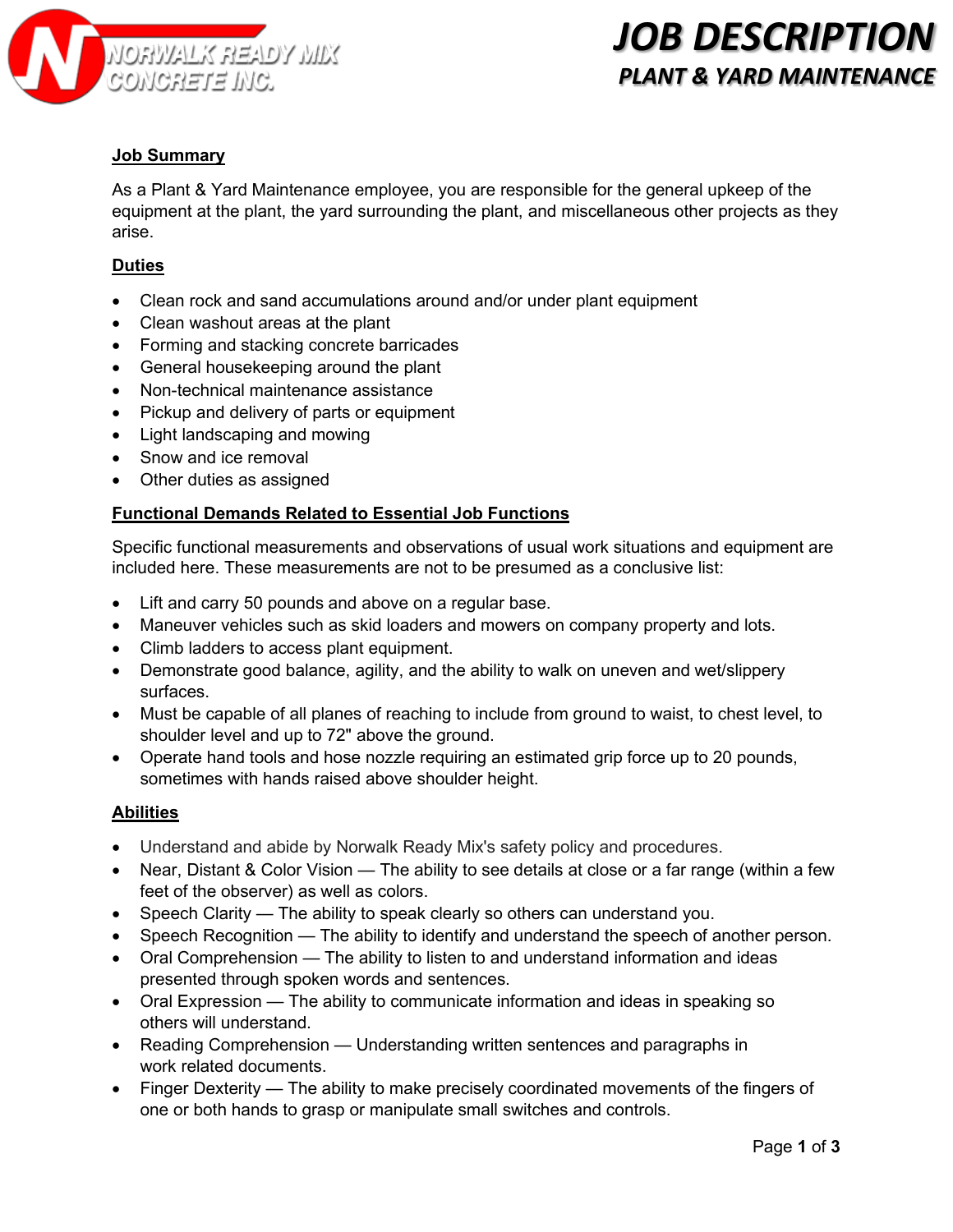

# *JOB DESCRIPTION PLANT & YARD MAINTENANCE*

## **Work Environment**

- Requires walking on terrain that may be uneven, muddy, and slippery.
- Exposure to sounds and noise levels that may be distracting or uncomfortable.
- Exposure to diesel exhaust, dust, and water mist or vapor.
- Variable lighting conditions, dependent upon available natural light.

### **Clothing & Personal Protective Equipment (PPE)**

- High-visibility work shirt, vest, and/or coat
- Work pants, jeans, and/or coveralls
- Gloves general purpose work gloves and/or chemical-resistant gloves
- Hardhat
- Safety-toed work boots
- Safety glasses
- Hearing protection
- Respirator

#### **Equipment/Tools**

- 22-ounce hammer
- Sledgehammer
- Pliers
- Screwdrivers
- Wheelbarrow
- Material handling dollies

#### **Skills**

- Active Listening Giving full attention to what other people are saying, taking time to understand the points being made, asking questions as appropriate, and not interrupting at inappropriate times.
- Critical Thinking Using logic and reasoning to identify the strengths and weaknesses of alternative solutions, conclusions or approaches to problems.
- Judgment and Decision Making Considering the relative costs and benefits of potential actions to choose the most appropriate one.
- Monitoring Monitoring concrete product characteristics and taking appropriate corrective action to meet customer expectations.

### **Job Qualifications**

- Welding experience is preferred.
- High school diploma or equivalent is preferred.
- Demonstrated ability to take guidance and direction from a supervisor.